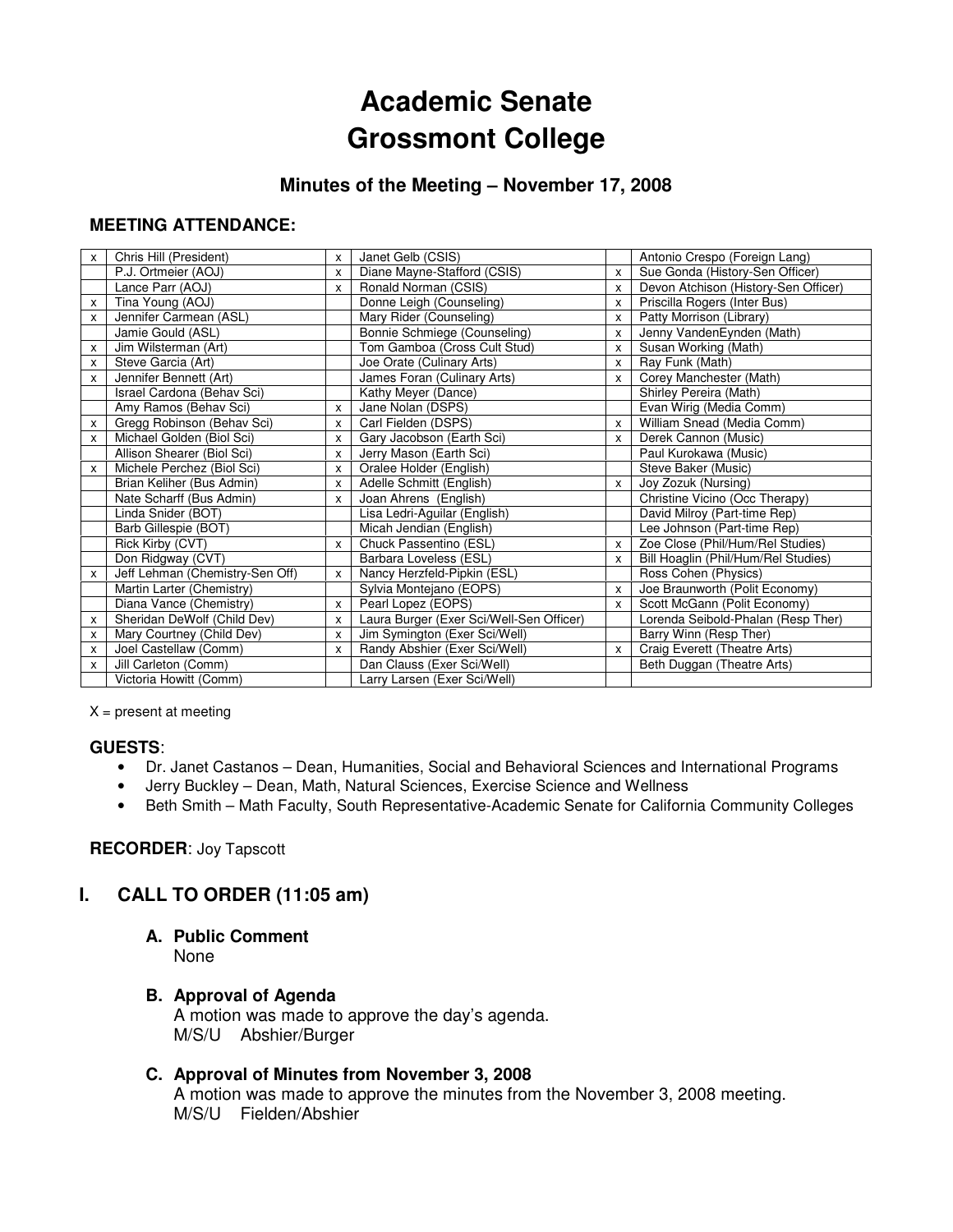## **II. PRESIDENT'S REPORT**

#### **A. Announcements**

Chris announced that there will be a training session on Monday, Nov.  $24<sup>th</sup>$ , in Tech 1 & 2, on the bottom floor of the Tech Mall, for Chairs and Coordinators regarding the department plan application. Robert Gillespie will be demonstrating how to fill out and submit forms.

Chris then discussed the statewide Academic Senate Plenary session and thanked everyone for their feedback. She also acknowledged Beth Smith and her work with the statewide Resolutions Committee.

Chris also discussed the recent accreditation visit and said that there was good feedback and 'kudos' for all involved. She announced that there would be a letter coming to the college in the near future regarding recommendations.

#### **B. Close Nominations for Senate President**

There was only one name for nomination for Senate President. Chris Hill received that nomination and accepted. Nominations were then closed. Chris announced that there would be a candidate statement to be posted this week.

#### **C. Election Process**

Chris introduced Jeff Lehman who discussed the electronic voting process. There was much discussion. The final outcome was that there would be an email sent out from Bernadette Black that would outline and further explain the details of the process. That email would then be forwarded by the chairs and coordinators to those faculty in their departments.

## **III. COMMITTEE REPORTS**

**None**

#### **IV. ACTION ITEMS**

.

#### **A. Resolution of Appreciation**

Chris mentioned the handout and asked everyone to take a moment to review it. She then thanked Laura Burger and Sue Gonda for assisting with the writing of the resolution. A motion was made to approve the resolution. M/S/U Holder/Burger

#### **B. Integrated Planning Process**

Chris presented the diagram of the Institutional Planning Cycle and announced a motion for approval and to open it up for discussion. M/S/U Burger/Fielden

There was much discussion regarding this entire process including suggestions for better representing the diagram and requests for a written version as well. Chris thanked everyone for their comments. She then entertained a motion to table the discussion until the next meeting.

M/S/U Burger/Atchison

#### **C. Election Rules**

Chris presented the rules and opened the floor for discussion. There was focus and discussion on rules # 8 and # 4. Rule # 8 was changed as follows: Omit the first and third